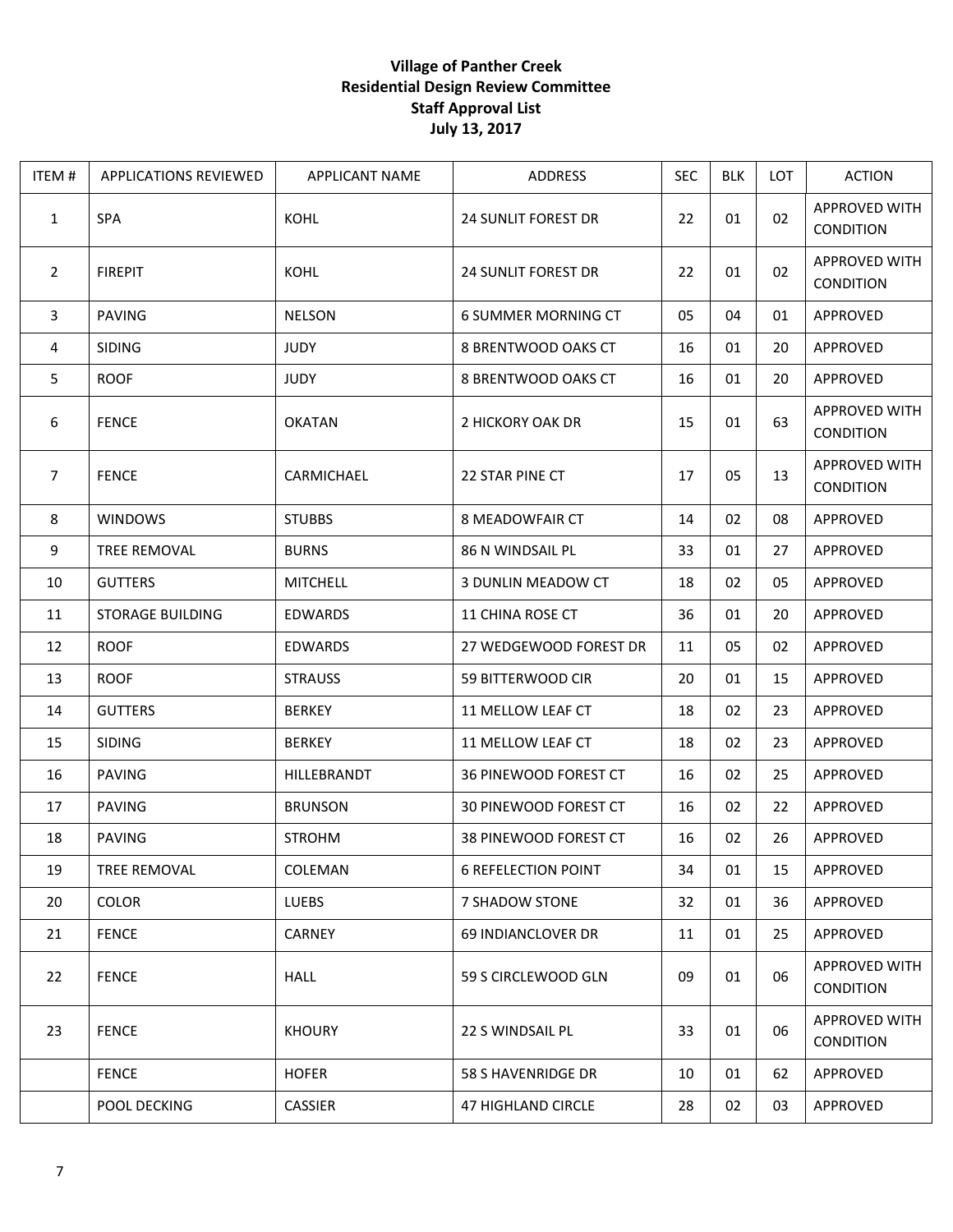## **Village of Panther Creek Residential Design Review Committee Staff Approval List July 13, 2017**

| 24 | <b>ROOF</b>           | <b>JUDY</b>      | 8 BRENTWOOD OAKS CT          | 16 | 01 | 20 | APPROVED                                 |
|----|-----------------------|------------------|------------------------------|----|----|----|------------------------------------------|
| 25 | SATELLITE DISH        | YANG             | <b>16 CORALBERRY RD</b>      | 01 | 01 | 07 | APPROVED WITH<br><b>CONDITION</b>        |
| 26 | SATELLITE DISH        | <b>COX</b>       | 86 S MILL TRACE RD           | 31 | 03 | 17 | APPROVED                                 |
| 27 | STORAGE BUILDING      | LOZANO           | 32 N CIRCLEWOOD GLEN         | 09 | 02 | 16 | APPROVED                                 |
| 28 | <b>SWIMMING POOL</b>  | <b>IACOBUCCI</b> | <b>15 S HIGHLAND CT</b>      | 28 | 02 | 14 | APPROVED WITH<br><b>CONDITION</b>        |
| 29 | <b>SUMMER KITCHEN</b> | <b>PUTNAM</b>    | 59 W MISTY MORNING TR        | 31 | 01 | 07 | APPROVED WITH<br>CONDITION               |
| 30 | PATIO COVER           | PUTNAM           | 59 W MISTY MORNING TR        | 31 | 01 | 07 | APPROVED WITH<br><b>CONDITION</b>        |
| 31 | <b>DRIVEWAY</b>       | HILLEBRANDT      | 36 PINEWOOD FOREST CT        | 16 | 02 | 25 | APPROVED                                 |
| 32 | <b>DRIVEWAY</b>       | PASCHALL         | <b>30 PINEWOOD FOREST CT</b> | 16 | 02 | 22 | APPROVED                                 |
| 33 | <b>DRIVEWAY</b>       | <b>STROHM</b>    | 38 PINEWOOD FOREST CT        | 16 | 02 | 26 | APPROVED                                 |
| 34 | <b>TREE REMOVAL</b>   | COLEMAN          | <b>6 REFLECTION POINT</b>    | 34 | 01 | 15 | APPROVED                                 |
| 35 | <b>POOL</b>           | <b>COBOS</b>     | 33 INDIAN CLOVER DR          | 11 | 02 | 12 | APPROVED WITH<br><b>CONDITION</b>        |
| 36 | <b>GENERATOR</b>      | <b>MARZANO</b>   | <b>18 FAIRTIDE CT</b>        | 34 | 01 | 01 | APPROVED WITH<br>CONDITION               |
| 37 | <b>ROOF</b>           | <b>MENDOZA</b>   | 1 WIND POPPY CT              | 07 | 01 | 56 | APPROVED                                 |
| 38 | <b>FENCE</b>          | <b>REZABEK</b>   | 26 ROSEDALE BROOK CT         | 10 | 02 | 37 | APPROVED                                 |
| 39 | <b>DOOR</b>           | REZABEK          | 26 ROSEDALE BROOK CT         | 10 | 02 | 37 | APPROVED                                 |
| 40 | <b>COLOR CHANGE</b>   | <b>REZABEK</b>   | <b>26 ROSEDALE BROOK CT</b>  | 10 | 02 | 37 | APPROVED                                 |
| 41 | <b>DRIVEWAY</b>       | <b>KENNY</b>     | 58 YEWLEAF RD                | 01 | 03 | 38 | APPROVED                                 |
| 42 | <b>COLOR</b>          | <b>DURAN</b>     | 5 SUMMER CREST CIR           | 20 | 05 | 01 | APPROVED                                 |
| 43 | <b>COLOR</b>          | <b>BELL</b>      | 14 E TORCH PINE CIR          | 05 | 01 | 14 | <b>APPROVED WITH</b><br><b>CONDITION</b> |
| 44 | <b>FENCE</b>          | ALEXANDER        | 42 N BUCK RIDGE              | 29 | 02 | 01 | APPROVED                                 |
| 45 | <b>WINDOWS</b>        | CASADABAN        | 26 E RACING CLOUD CT         | 46 | 01 | 15 | APPROVED                                 |
| 46 | YARD STRUCTURE        | <b>BEJARANO</b>  | 24 MEADOWFAIR CT             | 14 | 02 | 12 | <b>APPROVED WITH</b><br>CONDITION        |
| 47 | <b>FENCE</b>          | <b>BEJARANO</b>  | 24 MEADOWFAIR CT             | 14 | 02 | 12 | <b>APPROVED WITH</b><br><b>CONDITION</b> |